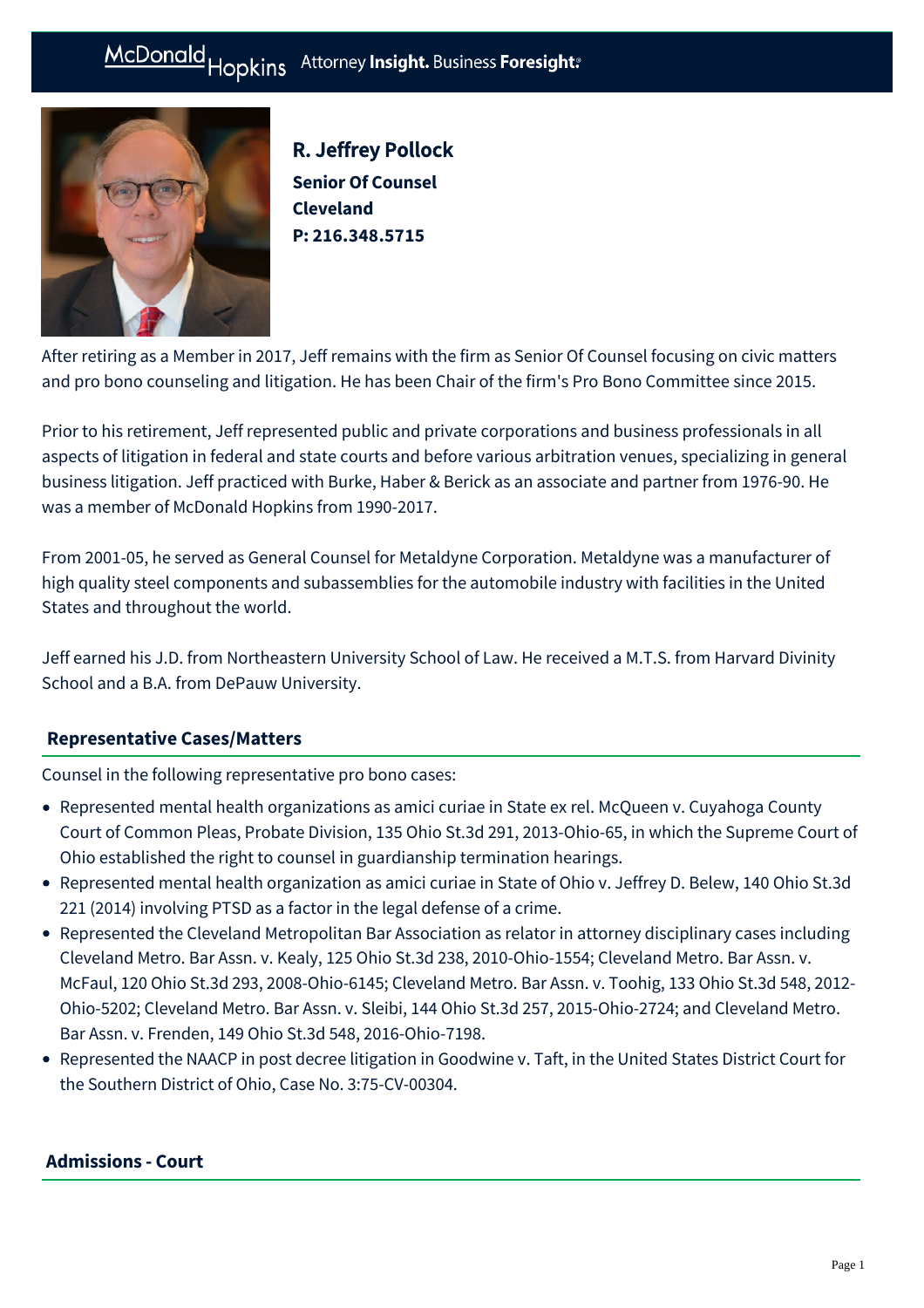- U.S. Bankruptcy Court for the Eastern District of Michigan
- U.S. Court of Appeals for the 3rd Circuit
- U.S. Court of Appeals for the 6th Circuit
- U.S. District Court for the Eastern District of Michigan
- U.S. District Court for the Northern District of Illinois
- U.S. District Court for the Northern District of Ohio
- U.S. District Court for the Southern District of Ohio
- U.S. Supreme Court

#### **Admissions - State**

- Ohio
- Michigan

#### **Education**

- Northeastern University School of Law
- DePauw University
- Harvard Divinity School

#### **Honors and Awards**

- NAACP Civil Rights Champion Award, 2012
- Legal Aid Society of Cleveland Community Impact Award, 2015
- 2020 Recipient of the Ohio State Bar Association Ramey Award for Distinguished Community Service

#### **Professional Membership**

- Cleveland Metropolitan Bar Association.
	- Trial Counsel in Disciplinary Proceedings before the Board of Commissioners on Grievances and Discipline, 2010-present.
- Ohio State Bar Association.
- Ohio Eighth District Judicial Conference, Life Member.
- Sixth Circuit Judicial Conference, Life Member.
- Adjunct Professor, Cleveland-Marshall College of Law, 1994-2000.
- American Arbitration Association, Member, National Roster of Neutrals

#### **Public Service and Volunteerism**

- Cleveland Metropolitan Bar Association Mental Health Task Force, 2010-14.
- Deaconess Community Foundation, Trustee, 2008-17.
- Disability Rights, Ohio, Director 2019-present.
- Harvard Divinity School Leadership Council, 2005-present.
- Magnolia Clubhouse, Trustee, 2007-15.
- National Alliance on Mental Illness Greater Cleveland, Trustee, 2010-16.